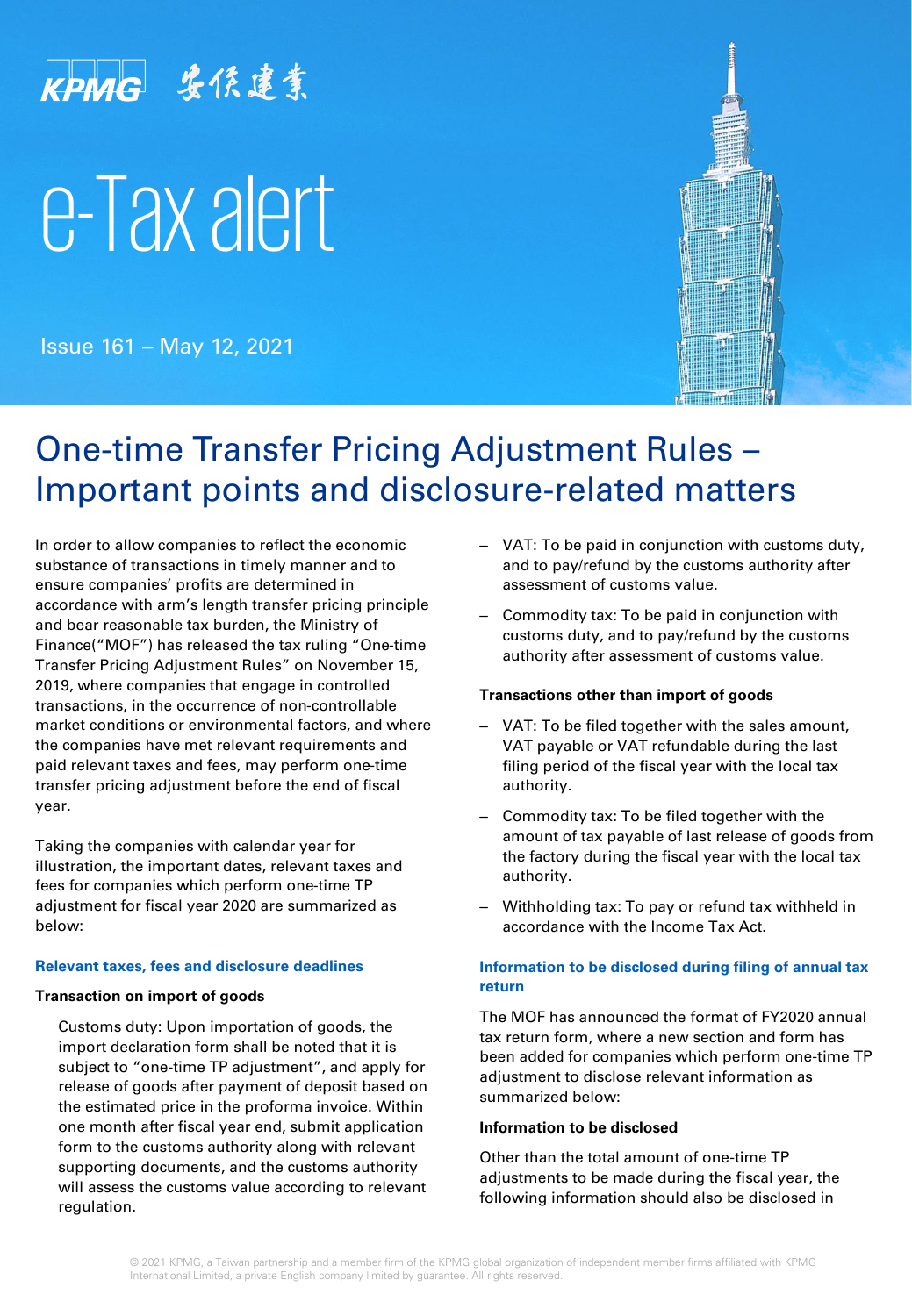accordance with parties engaged in the controlled transactions:

- ‒ Transaction type
- ‒ Transaction price before and after adjustment
- ‒ Total amount of adjustment
- Relevant accounts regarding the adjustment
- ‒ Reasons of making the adjustment

#### **Information to be declared**

- ‒ Prior to conducting controlled transactions, written agreement (with transaction terms and factors affecting price) shall be in place, where relevant account receivables/payables shall also be recorded.
- ‒ Counterparties involved in controlled transactions should also perform the corresponding adjustment simultaneously. All relevant taxes and fees have been paid in accordance with the regulations.

The aforementioned relevant taxes and fees include but not limited to: customs duties and relevant taxes levied by the customs authority (for transaction on import of goods); VAT, commodity tax and income taxes, including withholding tax (for transactions other than import of goods).

#### **Documents to be submitted**

During the filing of annual tax return for the relevant fiscal year, the company should also submit a copy of agreement, supporting document regarding the corresponding adjustments being made by the related parties and relevant supporting documents for the tax adjustments made.

#### **Important dates when performing one-time TP adjustment**



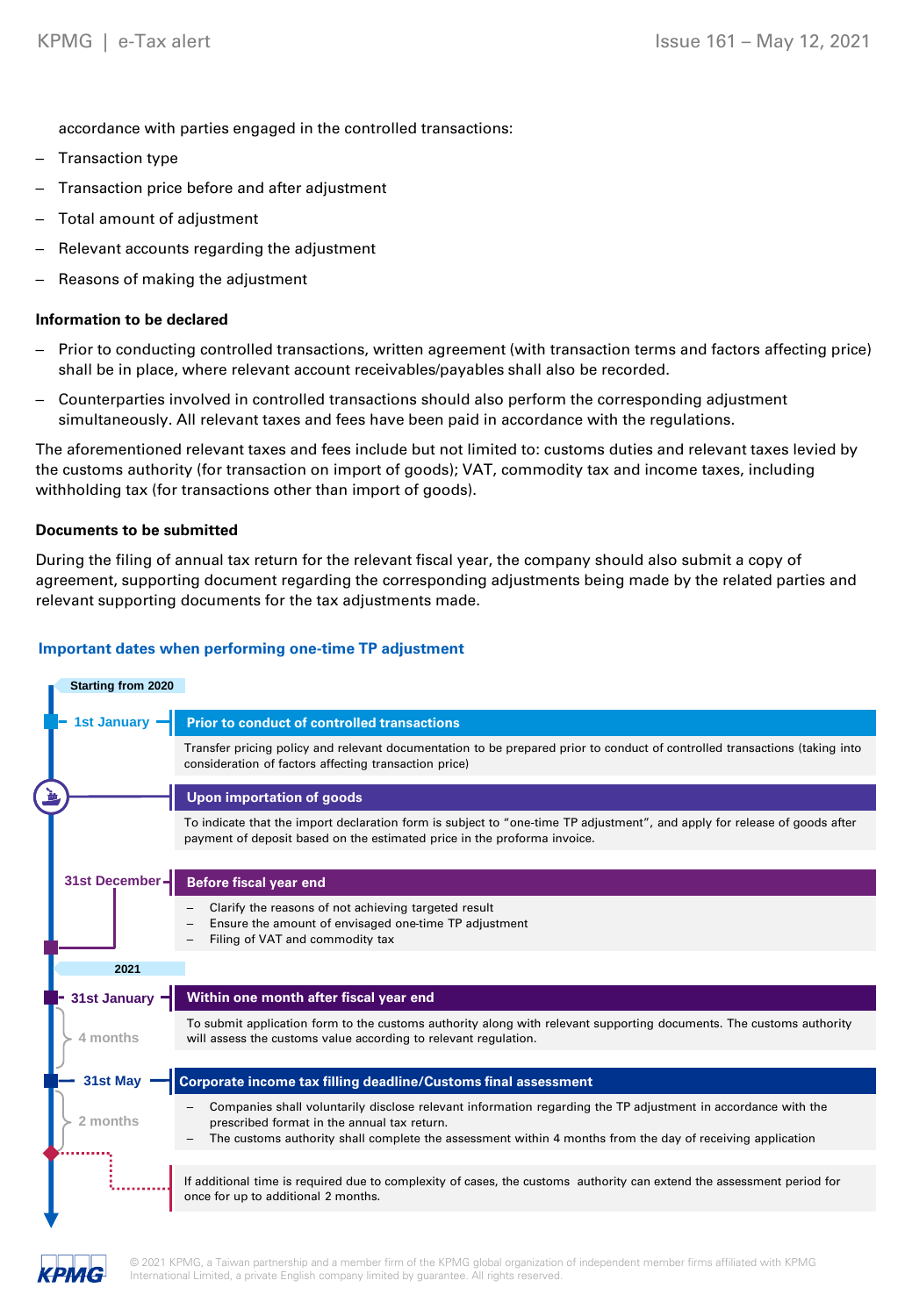# **KPMG Observations**

The implementation of the one-time TP adjustment rules has defined the basis of compliance procedures for adjustments relating to transfer pricing. This has provided another option for companies who are unable to reflect their transfer prices in timely manner due to fluctuations in the market or environmental factors, to perform reasonable allocation of profits between related companies during the evaluation of transfer pricing strategy, which ensures the related parties' profits are determined in accordance with the arm's length transfer pricing principle and bear relevant tax burden in accordance with the regulations and reduce the risks of double taxation within the group.

In addition, companies that perform one-time TP adjustment are not exempted from tax investigation on a transfer pricing audit during the filing of annual tax return. In the case of tax investigation and any cases of non-conformity of arm's length principle, the tax authority will still assess according to the arm's length principle and perform relevant tax adjustments. Nevertheless, the relevant taxes which have been adjusted and paid due to the one-time TP adjustment can not be applied to the customs authority or competent authority for subsequent correction. Hence, it is suggested that companies that perform one-time TP adjustment shall evaluate the costs and benefits of performing the one-time TP adjustments to achieve the overall tax burden considered by assessing the arm's length profit allocation wisely, reach a consensus on factors that may affect the transfer price between the parties engaged in the controlled transactions and prepare reasonable supporting documents regarding the adjustments, and be aware of any other impact of relevant taxes and fees that may incur.

#### **Authors**

**Sherry Chang Partner Anita Lin Partner Mirenda Shen Associate Director Emily Chen Associate Director**